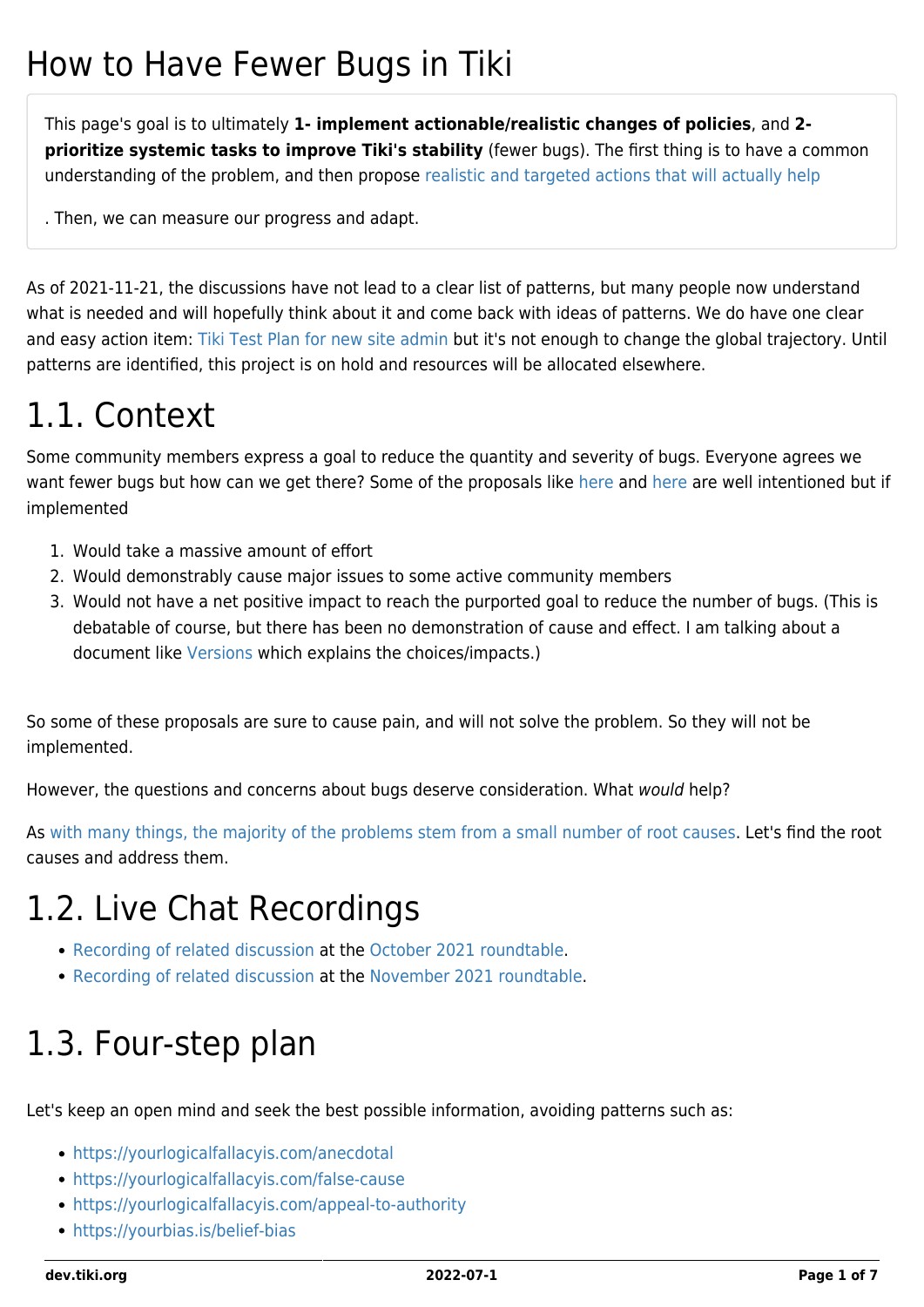- <https://yourbias.is/the-dunning-kruger-effect>
- <https://yourbias.is/the-availability-heuristic>
- <https://yourbias.is/confirmation-bias>
- <https://yourbias.is/declinism>
- I don't understand this section too confusing?
	- Sometimes, some community members propose solutions which are pointless or even counterproductive. I could just ignore them, but that is not going to be very motivating for them, and it doesn't make things better over time. I am trying to educate them to try to adopt a more logical thought process. I have found these two sites to be really good, as they have helped me distinguish between some concepts I was mixing up. So I added the list of fallacies and behaviors I have seen in the Tiki community (not necessarily for this process, but in the last few years).

See also: [https://en.wikipedia.org/wiki/Five\\_whys](https://en.wikipedia.org/wiki/Five_whys)

#### 1.3.1. Establish the facts

We first need to gain a common understanding: What are the patterns for the bugs?

- Is it more a concern of bug density? (Bugs/feature ratio) or bug severity? (fewer bugs but they are nasty)
- Are there really more bugs than before? Or has the density and/or severity changed? Or it's just that people report them more?
- In new features (unfinished/immature features) or in old features? (regressions)
- In base features (ex.: menu), transversal features (ex.: categories) or in specific features (ex.: quizzes)?
- Is it possible to deactivate the buggy feature?
- Is it a case of a conflict of two features (each works well independently)?
- Are the bugs difficult to fix, or easy [papercut](https://en.wikipedia.org/wiki/Paper_cut_bug) bugs?
- Intermittent or consistently reproducible?
	- For example [CSRF wishes](https://dev.tiki.org/CSRF-wishes) are often intermittent
- Do the bugs have error messages? Or it's that features are unusable because of bad docs, bad UI, or something else? Or it's that they randomly don't work (ex.: comments forms sometimes don't load)
- Concentrated in specific features or they are more or less evenly spread out?
	- For example, [MakeToc](https://dev.tiki.org/Maketoc) has a lot of bugs and it's really hard to fix, because it's a flawed design. So we created [AutoToc](http://doc.tiki.org/AutoToc) to replace it.
- In Tiki code or in external dependencies or in a weakness in how we integrate the dependency?
	- Example: [WYSIWYG](https://dev.tiki.org/WYSIWYG) relies on an external project (CKEditor 4) designed for HTML and this is pretty good. However, we are also using for wiki syntax and plugins, which it's not designed for, thus, this part is more buggy (CKEditor v5 has been re-architected to address this)
- What are the use cases (Website vs Intranet vs shopping cart vs multi-lingual, etc.) with more bugs? fewer bugs?
- Happening on a Tiki community site? (tiki.org, doc.tiki.org, dev.tiki.org, etc.) or mostly in features with no community [Dogfood?](http://tiki.org/Dogfood)
- Are they issues depending on server software, configuration, version? (Windows vs Linux, Apache vs NGINX, MariaDB vs MySQL, php.ini, etc.)
- Issues related to client? Mobile vs desktop browser? browser choice, browser plugins, etc
- Issues connecting to external services? (Enterprise authentication, social media service, etc.)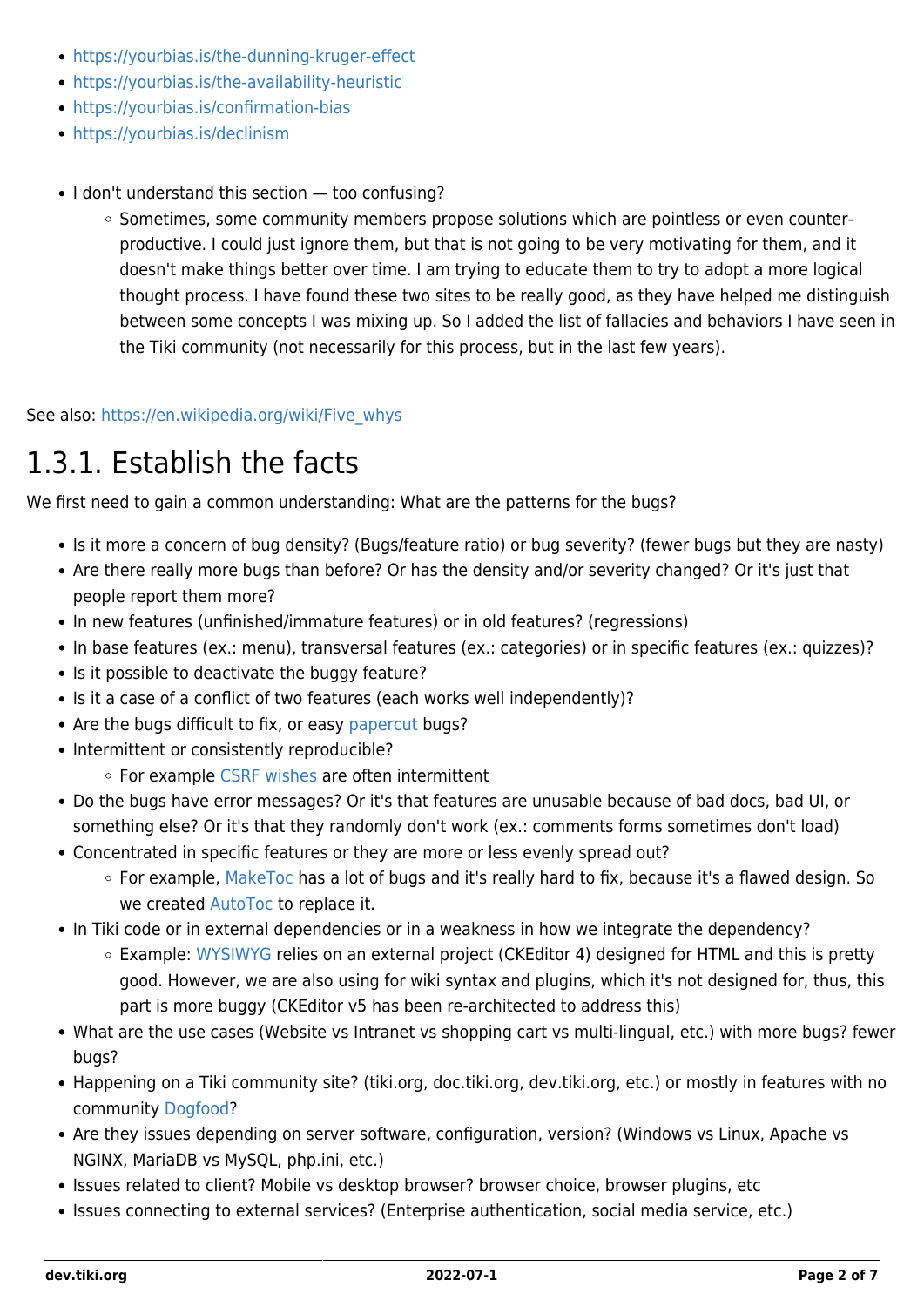- Are the bugs reported on dev.tiki.org? Do they have a [show instance?](https://dev.tiki.org/show.tiki.org-Overview)
- Expectations with the [release cycle](http://tiki.org/Versions)
	- $\circ$  We expect that a release cycle with 22.0, 22.1, 22.2, etc. will get more stable with each minor release, and given that an LTS version like 21.x has a longer life, it will typically become more stable than a regular version like 22.x.
	- We expect that post-LTS releases have a lot of major changes and enhancements, and have a higher risk for bugs and regressions.
	- o Now, beyond the normal expectations, are there some things that stand out? For example, post-LTS versions have way more bugs than expected, fixes are not backported far enough, backports to stable branches are causing instability, etc.
- Expectations when running from Git
	- Many active community members get Tiki from Git, and in some cases, with an automatic update. This permits to get bug fixes sooner, but it also leads to some regressions that are fixed shortly after.
	- Are they too many regressions in stable branches? (which could suggest a problematic backport process)
- Do the bugs lead to data corruption?
- Do the bugs affect unmodified Tiki instances or heavily customized instances? Given Tiki's integrated nature, we can do major refactors that work fine for unmodified Tikis upgrading, but that are problematic for Tikis with custom code. Ref.: [Upstream First.](https://dev.tiki.org/Upstream-First)

What types of bugs are we talking about? Please add in the section below.

#### Examples of problematic bugs

- Menu system in 18.x: Drag and drop was added in 18.0 LTS: [https://doc.tiki.org/Menu#Drag\\_and\\_drop](https://doc.tiki.org/Menu#Drag_and_drop) and it was very buggy. In retrospect, this should have been done in 19.x so it would have had time to stabilize before being in an LTS, or at least be optional. But we didn't expect such issues for something as simple as drag and drop. Turns out that the Tiki menus data structures is more complex than drag and drop libs can handle by default.
- CSRF security ticket system in last few versions of Tiki has too many false positives and there is no clear solution (can't turn off the feature, errors are semi-intermittent, system doesn't tell you what was the trigger so users and admins don't know how to adjust their behavior, and coders don't know what to fix): This is an improvement to address CSRF security issues in a more systematic way, instead of "whack-amole": [CSRF Protection](https://dev.tiki.org/CSRF-Protection), but it needs more work and likely an adjustment to its design to reduce [CSRF](https://dev.tiki.org/CSRF-wishes) [wishes.](https://dev.tiki.org/CSRF-wishes)
- TableSorter: Quite a few bugs, not clear if it's upstream or our integration. But it's optional and off by default
- CkEditor WYSIWYG: Quite a few bugs, not clear if it's upstream or our integration. But it's optional and off by default
- CodeMirror: Quite a few bugs, not clear if it's upstream or our integration. But it's optional and off by default
- Sub-forums [https://gitlab.com/tikiwiki/tiki/-/merge\\_requests/193](https://gitlab.com/tikiwiki/tiki/-/merge_requests/193) Added by a junior dev (no longer active)
- Tiki Parser (wiki syntax) bugs e.g. putting a URL in parenthesis causes to include the closing parenthesis to become the part of the resulting link on the page rendered.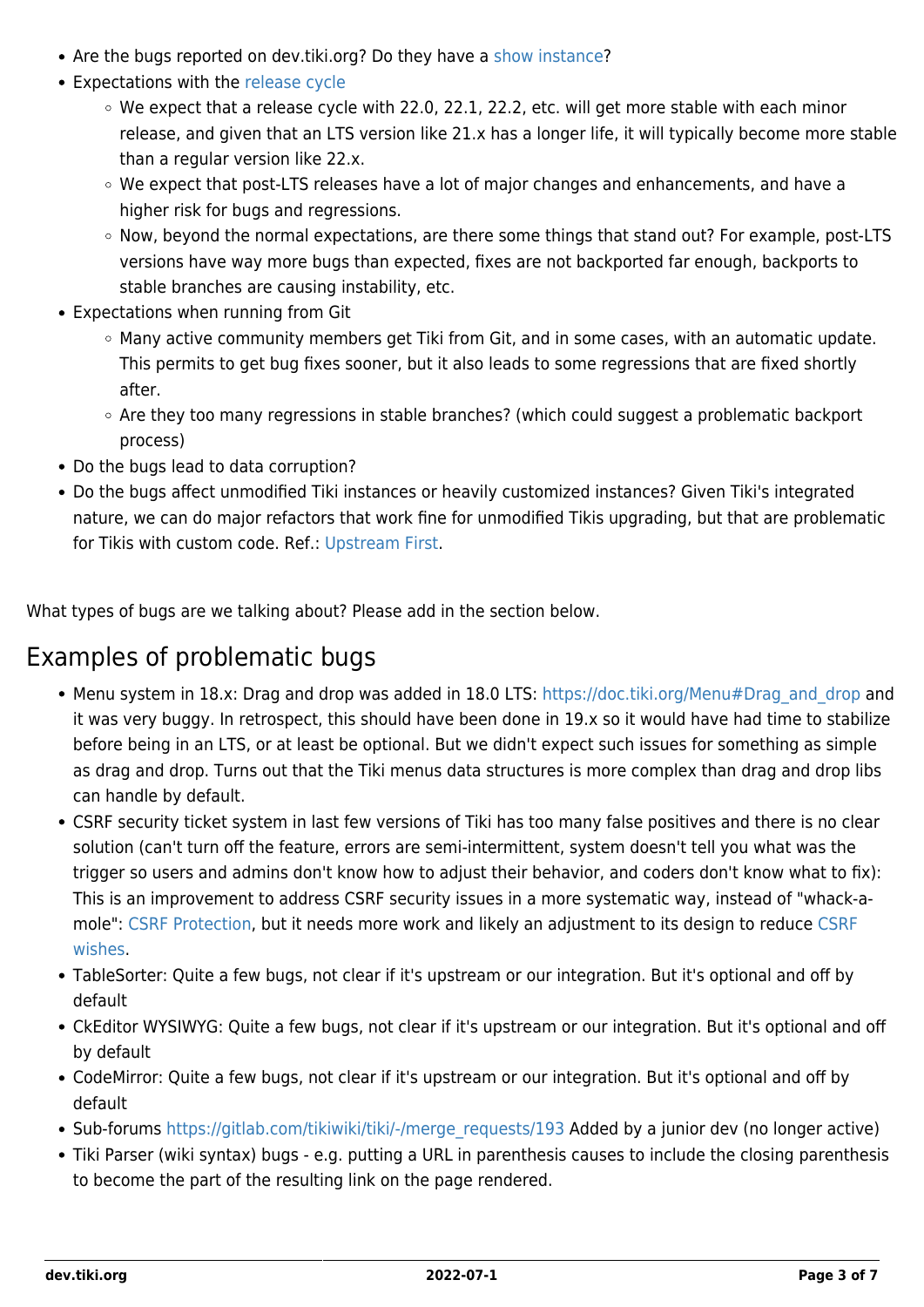#### 1.3.2. What are the root causes or common patterns?

Once we are clear on the patterns for the types of bugs, let's clarify what are the patterns for the root causes.

#### **How are the bugs introduced?**

- From Tiki coding or dependencies or change in ecosystem (ex.: move to PHP8, or Bootstrap)?
- o Introduced by junior devs, senior devs, or specific devs? It has happened in the past where a developer (now long gone) left a non-trivial amount of unfinished code in various places in Tiki. And the active devs are then stuck dealing with this. As of 2021, this has not happened in years, and we (Jonny, Marc and others) are alert to this and we will intervene if we see a risk. Also, now with Git, code can more easily be refined in a branch without affecting Tiki's released versions.
- For regressions, so they occur when features are enhanced? Or when another bug is fixed? (suggestion a certain complexity or fragility in that part of the code)
- Did the bug arrive through a merge operation? Ref: [Semi-automatic merging period](https://dev.tiki.org/Semi-automatic-merging-period)
- Was the bug present only for a specific combination of [preferences?](https://dev.tiki.org/Preferences) Perhaps because the developer was testing with a different permutation of preferences?
- **When are they introduced?**
	- Are bugs introduced in trunk while the majority of the active developers are focusing on the most recent stable branch? And thus, they only really get uncovered months later once it's released and end users suffer (and by that time it's actually sometimes more work to deal with it)
	- Are bugs introduced in the last few weeks before a release?
- $e$  etc.

Once we have a clear understanding of the bugs and process, we can move to the next step

### 1.3.3. What can we realistically do to address the root causes?

#### 1.3.4. How can we measure we are going in the right direction?

So we'll adapt our policies and prioririze key tasks. Now, a few months later, how do we know it worked?

- Satisfaction surveys?
- Stats from dev.tiki.org?
- Commit stats with [Commit Tags](https://dev.tiki.org/Commit-Tags)?
- Feedback from the [Triage Team?](http://tiki.org/Triage%20Team)

# 1.4. Potential remedies to address root causes

Below is a list of potential areas to focus on. But we can only prioritize them once we have clear answers to the questions above.

If you want to fix more bugs, you need things like:

- More developers fixing bugs
- More testers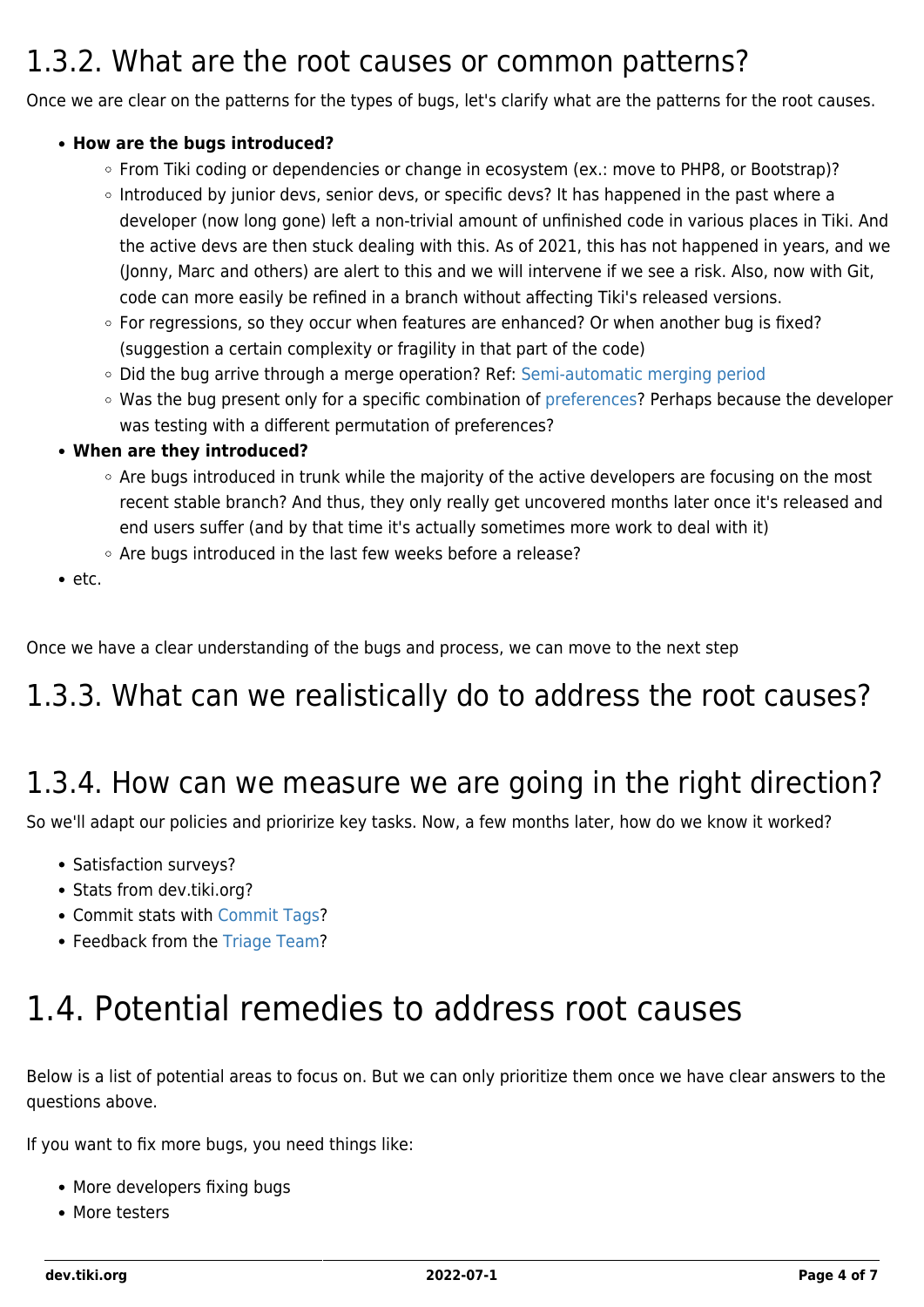- A better process for bug prioritization
- Making bugs easier/faster to fix
- Catch regressions early, while they are easy to revert
- Reduce the introduction of bugs
- $\bullet$  Etc.

### 1.4.1. Better triage

- [Wishlist Team](https://dev.tiki.org/Wishlist-Team)
- [Ease Importance Priority](https://dev.tiki.org/Ease-Importance-Priority)
- Prioritisation of tasks (see Bernard's comment below)

# 1.4.2. Reduce the effort to reproduce bugs

[show.tiki.org Overview](https://dev.tiki.org/show.tiki.org-Overview)

# 1.4.3. Catch bugs early

- [GlitchTip](https://dev.tiki.org/GlitchTip)
- [Pre-dogfood servers for Tiki 24 release process](https://dev.tiki.org/Pre-dogfood-servers-for-Tiki-24-release-process)

Pre-dogfood servers test have been very superficials (only testing if a Tiki page is editable, etc) years after years. A checklist of things to test (with checkbox for things completed) may help to perform more test and share the operation with several users.

Test of "real life" Tikis using various configurations (features and settings)

Tiki is filled with options and configurations parameters and each Tiki has its own life. Because of this, testing essentially our Pre-dogfood limit drastically the capabilities to catch early introduced regression or configuration conflicts between 2 features/settings that work well independantly. We need a panel of Tikis used in real life environment with different settings (that's the easy part per nature of our application) so we can have wider issues caught earlier and reported. There is a mutual interest here : Fixing productions Tiki that people want to maintain / Have more/better sources for reports. This also may encourage people to upgrade earlier.

One clear drawback those are the contrary of Pre-dogfood servers where everything can be broken and accessed by our developers in a known environment.

Encourage upgrading Tiki during the first stage of test

Tiki community turned to be a conservative community and people are waiting (too long) before upgrading their Tikis. I have a few cases where Tiki "owners" waited several versions fearing breakage and then found themselves where they had to make a choice between "upgrading cost and pain on a notpopular Tiki" VS "new (better) site software migration". Tiki is likely to be ditched in such case because the "herb is always greener at your neighbour garden".

- We could implement a "rewarding" system where selected Tiki site being upgraded and tested during beta and early release are "covered" by Tiki assistance for some duration. I can roughly imagine (TBD):
	- Selected Tikis with time limited access to our team (need better definition)
	- 15 days of assistance provided
	- Mobilised team to review, triage and fix (as possible)
- A "Tiki tested" tag...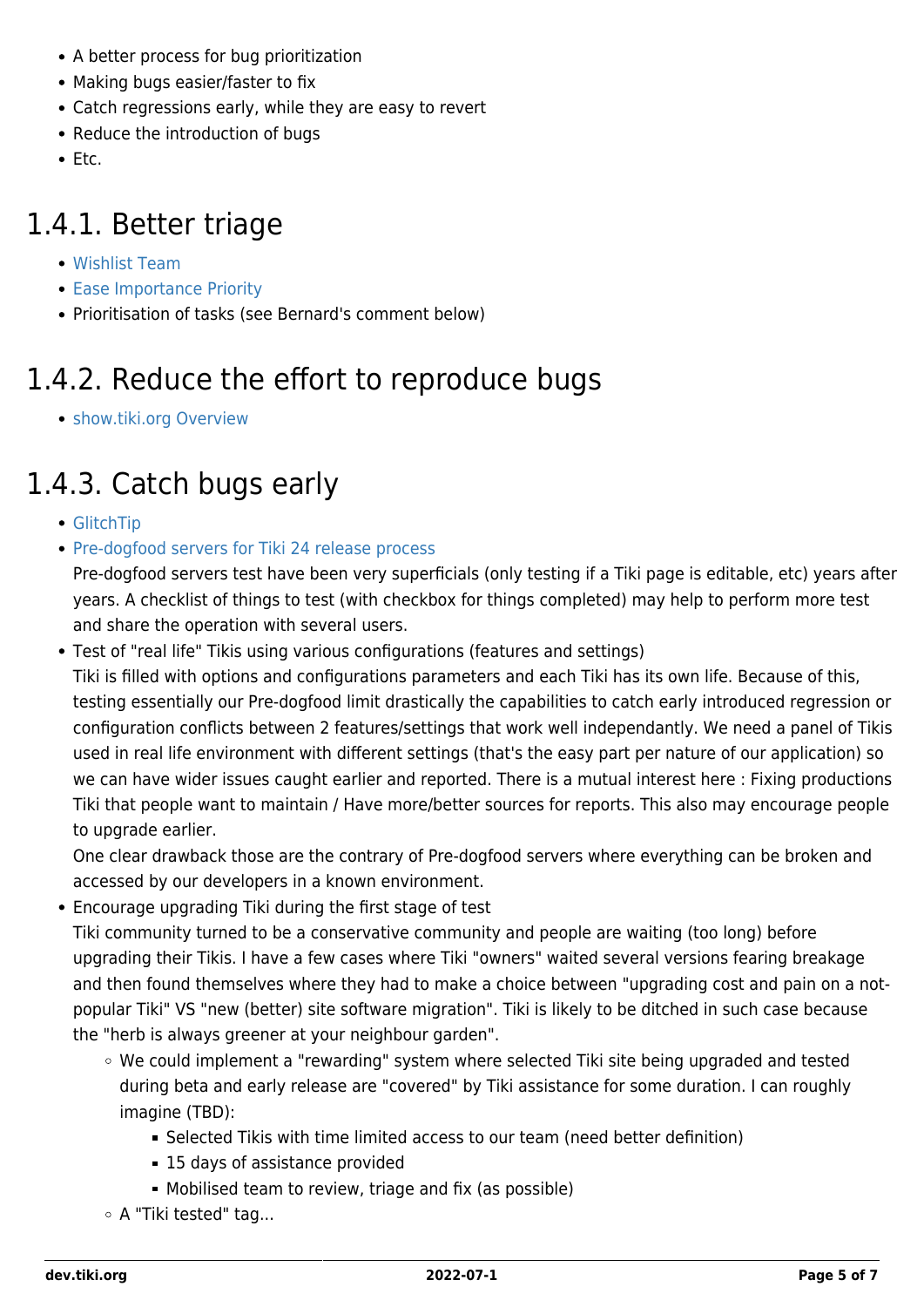#### We need to be creative

#### 1.4.4. Automation

- [Continuous Integration](https://dev.tiki.org/Continuous-Integration)
- [Continuous upstream](https://dev.tiki.org/Continuous-upstream)
- [Continuous Testing Server](https://dev.tiki.org/Continuous-Testing-Server)
- Profiles tester (coming any day now)
	- Result: <https://tikiwiki-ci.gitlab.io/tiki-profiles-tester/>
	- Code: <https://gitlab.com/tikiwiki-ci/tiki-profiles-tester>

#### 1.4.5. More developers

- Make it easier for new developers
	- [Easy for Newbie](https://dev.tiki.org/Easy-for-Newbie)
- Make it more interesting for developers
	- Better dev process
	- Professional opportunities
	- Learning opportunities

#### 1.4.6. Clarify expectations

- [Requirements](http://doc.tiki.org/Requirements)
- [Versions](http://tiki.org/Versions)
- Tag some features as experimental or deprecated

# 1.5. Potential projects

### 1.5.1. Neglect

If the bugs are mostly in lesser used features and they are regressions caused by the lack of updates/maintenance. Ex.: A feature worked fine in Tiki9, but ambiant changes (upgrades to Smarty, PHP, Bootstrap, Composer, etc.) introduced an issue and it was not caught.

We have LTS versions so community users can remain longer on old versions. But it's not realistic to have community support much longer than current policy. And hosts will typically upgrade the PHP versions sooner or later.

These regressions can cause major issues. If it's adapting Tiki code to more recent PHP versions, it's usually easy to do. If a dependency is abandoned, it's usually more work/complexity.

The root cause is that these features are not important enough to the active community of developers.

Potential actions:

1. At each major version, do a [smoke test](https://en.m.wikipedia.org/wiki/Smoke_testing_(software)) of all features in Tiki with [GlitchTip](https://dev.tiki.org/GlitchTip) activated.